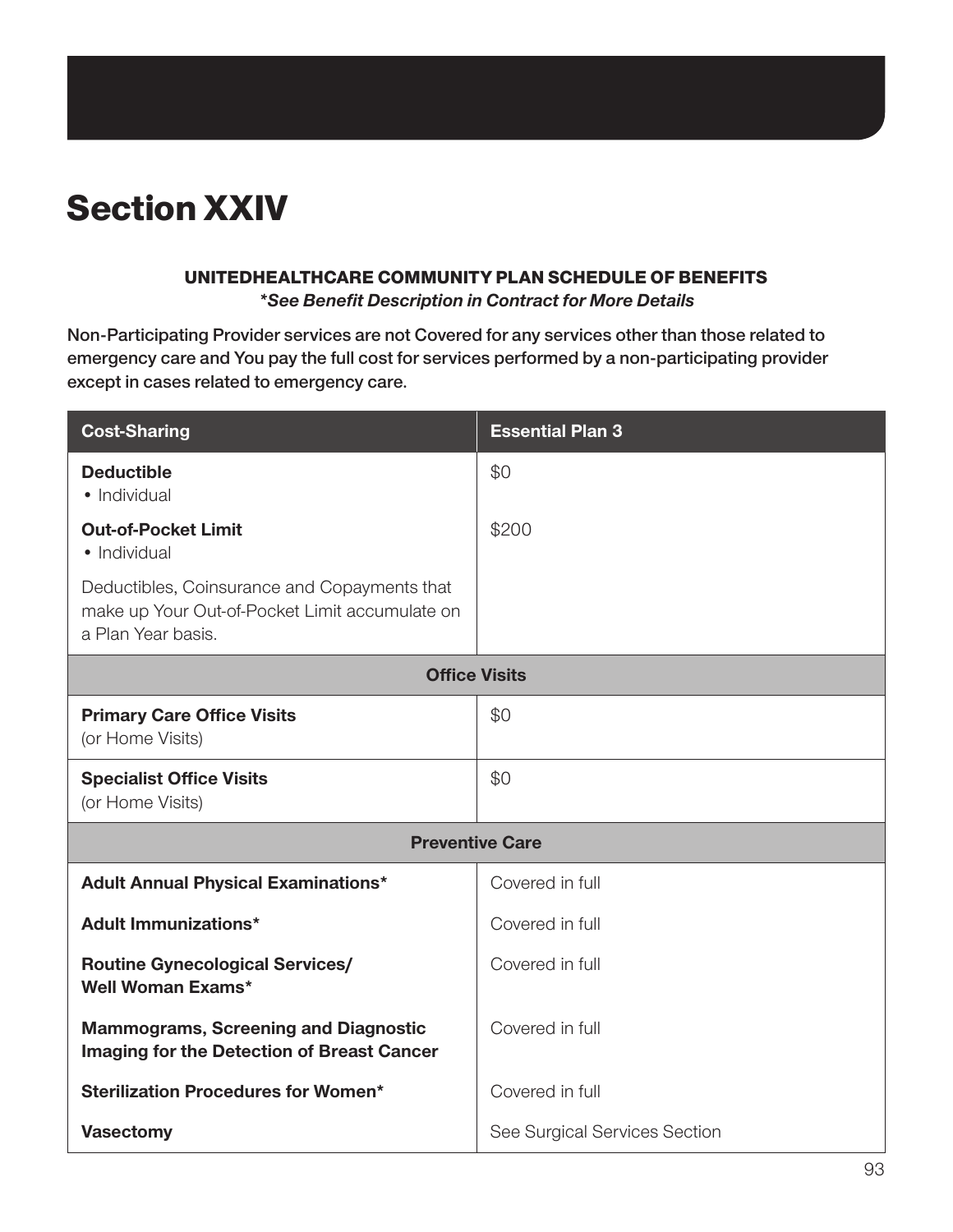| <b>Cost-Sharing</b>                                                                                                           | <b>Essential Plan 3</b>                                                                                                                                                             |  |
|-------------------------------------------------------------------------------------------------------------------------------|-------------------------------------------------------------------------------------------------------------------------------------------------------------------------------------|--|
|                                                                                                                               | <b>Preventive Care (continued)</b>                                                                                                                                                  |  |
| <b>Bone Density Testing*</b>                                                                                                  | Covered in full                                                                                                                                                                     |  |
| <b>Screening for Prostate Cancer</b>                                                                                          | Covered in full                                                                                                                                                                     |  |
| All other preventive services required<br>by USPSTF and HRSA                                                                  | Covered in full                                                                                                                                                                     |  |
| *When preventive services are not provided in<br>accordance with the comprehensive guidelines<br>supported by USPSTF and HRSA | Use Cost-Sharing for appropriate service<br>(Primary Care Office Visit; Specialist Office Visit;<br>Diagnostic Radiology Services; Laboratory<br>Procedures and Diagnostic Testing) |  |
| <b>Emergency Care</b>                                                                                                         |                                                                                                                                                                                     |  |
| <b>Pre-Hospital Emergency Medical Services</b><br>(Ambulance Services)                                                        | \$0                                                                                                                                                                                 |  |
| <b>Non-Emergency Ambulance Services</b>                                                                                       | \$0                                                                                                                                                                                 |  |
| <b>Preauthorization required</b>                                                                                              |                                                                                                                                                                                     |  |
| <b>Emergency Department</b>                                                                                                   | \$0                                                                                                                                                                                 |  |
| Copay waived if admitted to Hospital                                                                                          | Health care forensic examinations performed<br>under Public Health Law § 2805-i are not subject<br>to Cost-Sharing                                                                  |  |
| <b>Urgent Care Center</b>                                                                                                     | \$0                                                                                                                                                                                 |  |
| <b>Professional Services and Outpatient Care</b>                                                                              |                                                                                                                                                                                     |  |
| <b>Advanced Imaging Services</b>                                                                                              |                                                                                                                                                                                     |  |
| • Performed in a Freestanding Radiology Facility<br>or Office Setting                                                         | \$0                                                                                                                                                                                 |  |
| • Performed in a Specialist Office                                                                                            | \$0                                                                                                                                                                                 |  |
| • Performed as Outpatient Hospital Services                                                                                   | \$0                                                                                                                                                                                 |  |
| <b>Preauthorization required</b>                                                                                              |                                                                                                                                                                                     |  |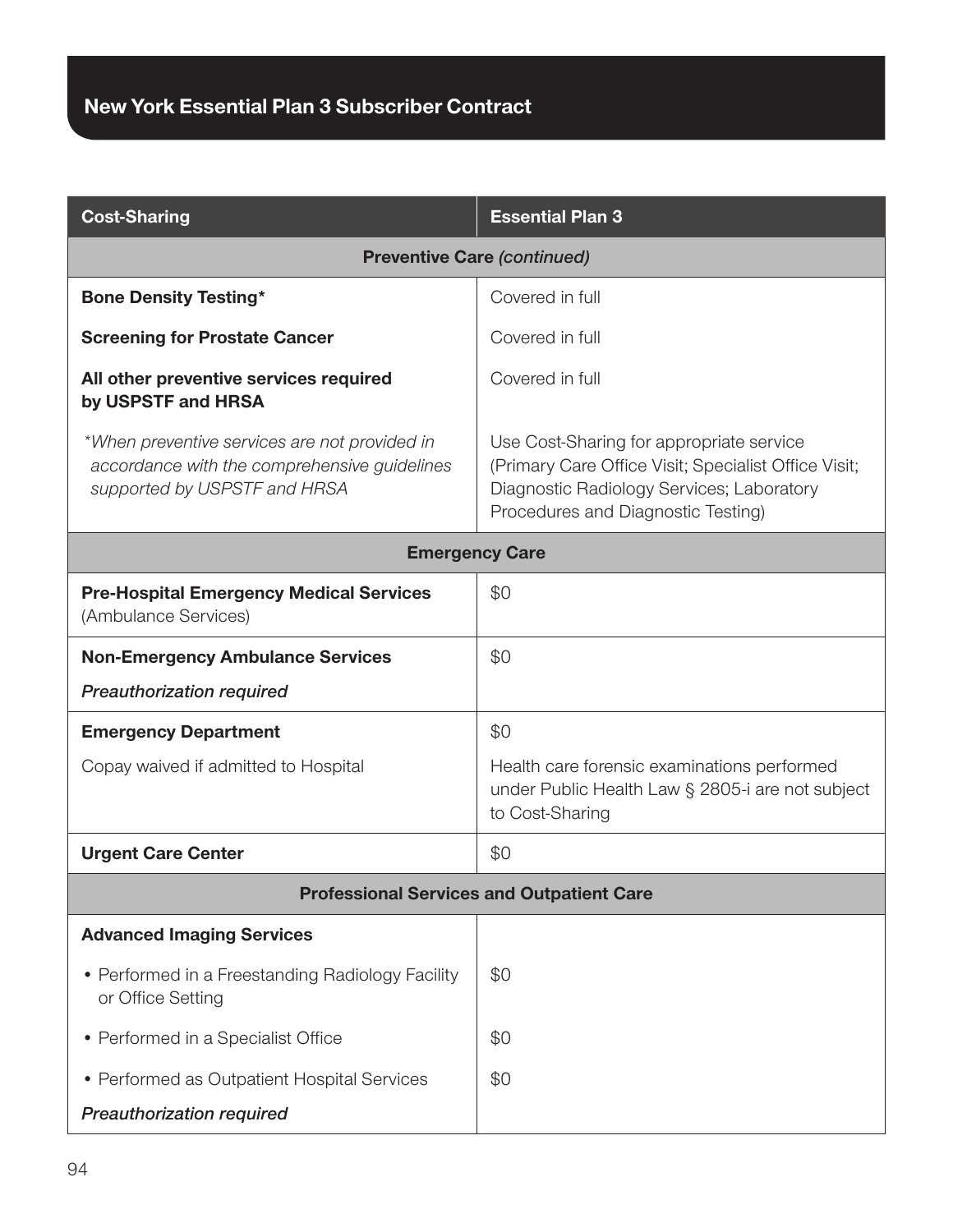| <b>Cost-Sharing</b>                                          | <b>Essential Plan 3</b>                                        |
|--------------------------------------------------------------|----------------------------------------------------------------|
| <b>Professional Services and Outpatient Care (continued)</b> |                                                                |
| <b>Allergy Testing and Treatment</b>                         |                                                                |
| • Performed in a PCP Office                                  | \$0                                                            |
| • Performed in a Specialist Office                           | \$0                                                            |
| <b>Ambulatory Surgical Center Facility Fee</b>               | \$0                                                            |
| <b>Anesthesia Services (all settings)</b>                    | Covered in full                                                |
| <b>Autologous Blood Banking</b>                              | Covered in full                                                |
| <b>Cardiac and Pulmonary Rehabilitation</b>                  |                                                                |
| • Performed in a Specialist Office                           | \$0                                                            |
| • Performed as Outpatient Hospital Services                  | \$0                                                            |
| • Performed as Inpatient Hospital Services                   | Included as part of inpatient Hospital service<br>cost-sharing |
| Chemotherapy                                                 |                                                                |
| • Performed in a PCP Office                                  | \$0                                                            |
| • Performed in a Specialist Office                           | \$0                                                            |
| • Performed as Outpatient Hospital Services                  | \$0                                                            |
| • Performed at home                                          | \$0                                                            |
| • Chemotherapy Medication                                    | \$0                                                            |
| <b>Chiropractic Services</b>                                 | \$0                                                            |
| <b>Clinical Trials</b>                                       | Use Cost-Sharing for appropriate service                       |
| <b>Preauthorization required</b>                             |                                                                |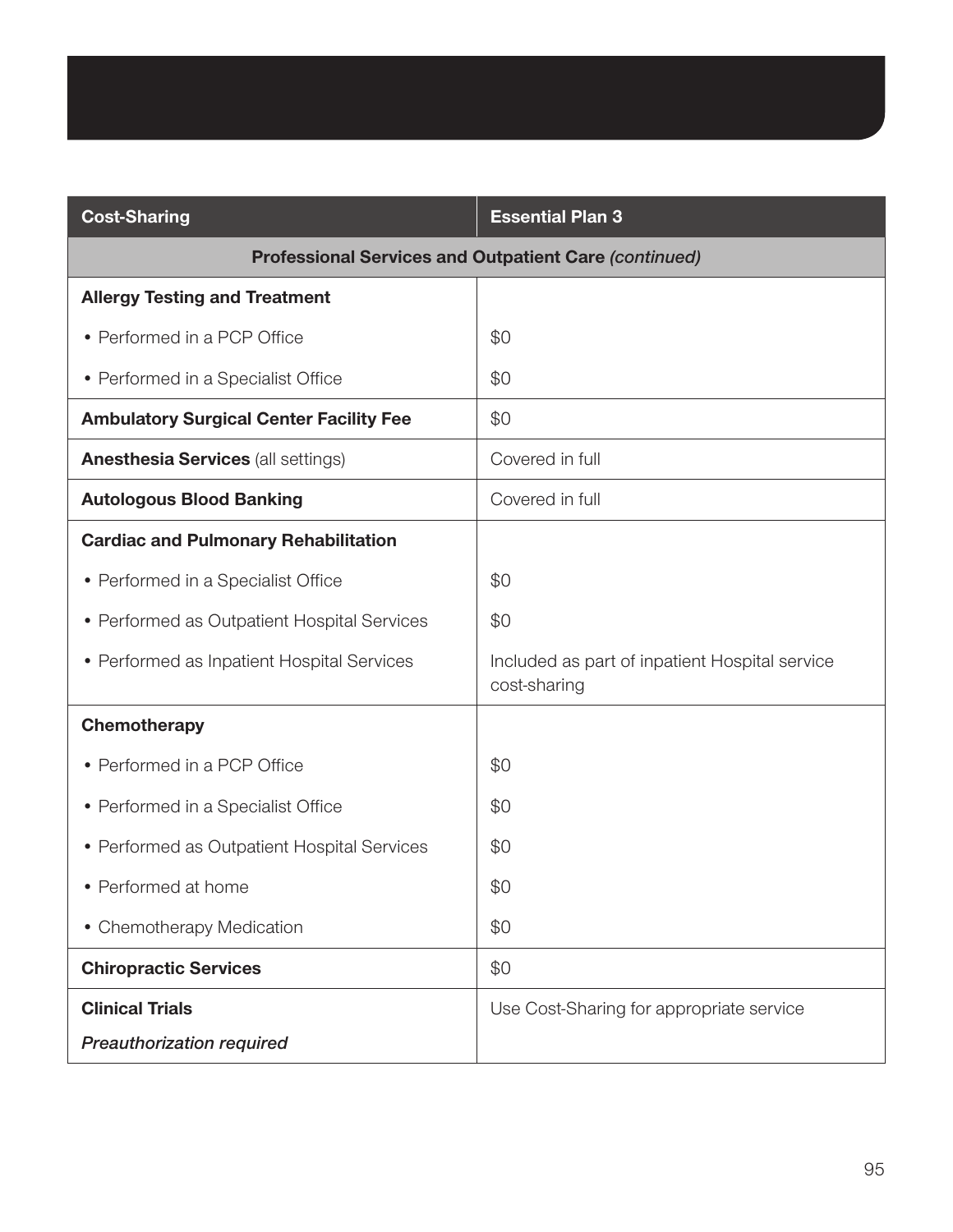| <b>Cost-Sharing</b>                                                                                                                     | <b>Essential Plan 3</b>                                                                                                                   |
|-----------------------------------------------------------------------------------------------------------------------------------------|-------------------------------------------------------------------------------------------------------------------------------------------|
| <b>Professional Services and Outpatient Care (continued)</b>                                                                            |                                                                                                                                           |
| <b>Diagnostic Testing</b>                                                                                                               |                                                                                                                                           |
| • Performed in a PCP Office                                                                                                             | \$0                                                                                                                                       |
| • Performed in a Specialist Office                                                                                                      | \$0                                                                                                                                       |
| • Performed as Outpatient Hospital Services                                                                                             | \$0                                                                                                                                       |
| <b>Dialysis</b>                                                                                                                         |                                                                                                                                           |
| • Performed in a PCP Office                                                                                                             | \$0                                                                                                                                       |
| • Performed in a Freestanding Center or<br><b>Specialist Office Setting</b>                                                             | \$0                                                                                                                                       |
| • Performed as Outpatient Hospital Services                                                                                             | \$0                                                                                                                                       |
| • Performed at Home                                                                                                                     | \$0                                                                                                                                       |
| <b>Habilitation Services</b><br>(Physical Therapy, Occupational Therapy<br>or Speech Therapy)<br>60 visits per condition, per Plan Year | \$0                                                                                                                                       |
| combined therapies                                                                                                                      |                                                                                                                                           |
| <b>Home Health Care</b><br>40 visits Per Plan Year                                                                                      | \$0                                                                                                                                       |
| <b>Preauthorization required</b>                                                                                                        |                                                                                                                                           |
| <b>Infertility Services</b><br><b>Preauthorization required</b>                                                                         | Use Cost-Sharing for appropriate service<br>(Office Visit; Diagnostic Radiology Services;<br>Surgery; Laboratory & Diagnostic Procedures) |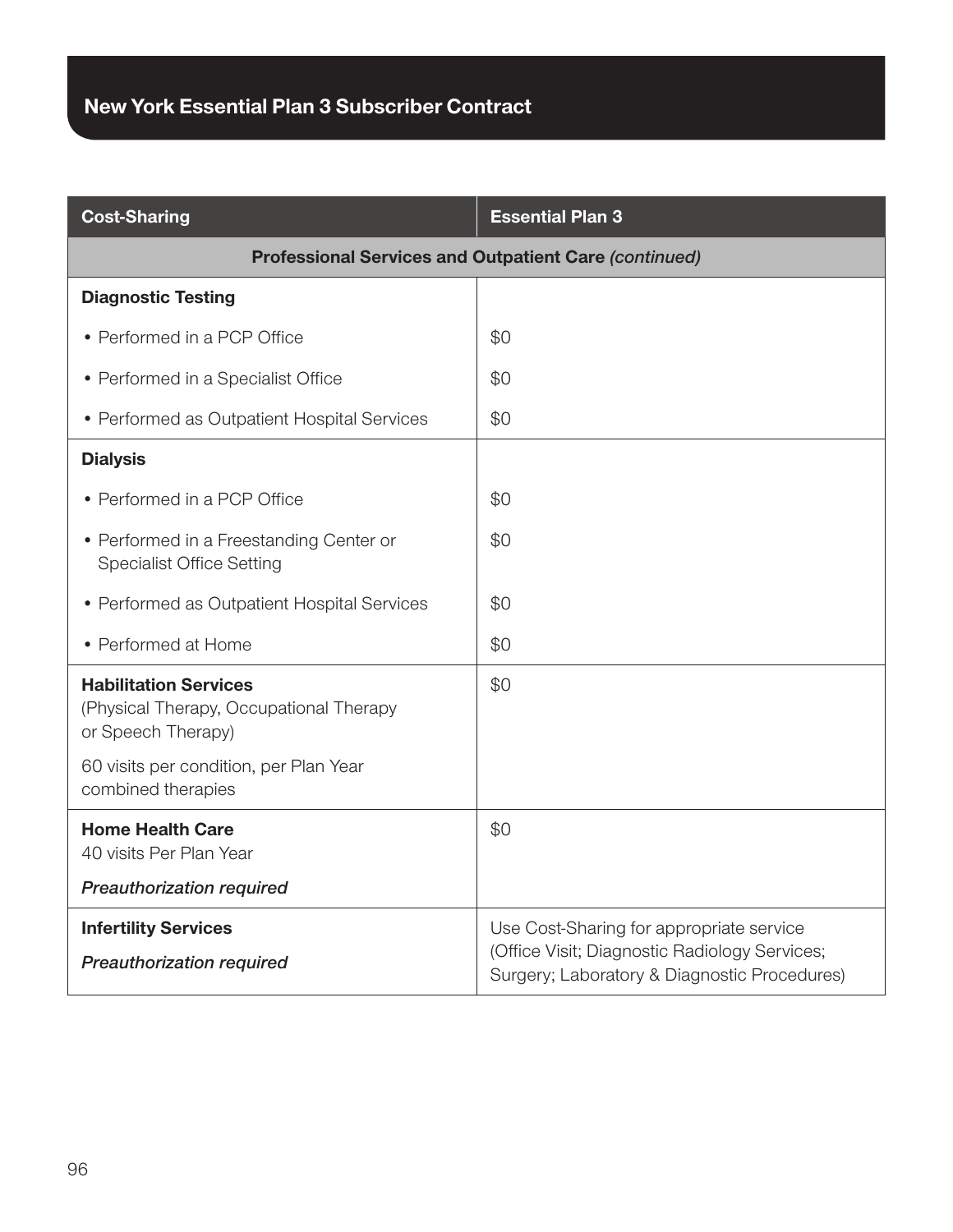| <b>Cost-Sharing</b>                                                                       | <b>Essential Plan 3</b> |
|-------------------------------------------------------------------------------------------|-------------------------|
| <b>Professional Services and Outpatient Care (continued)</b>                              |                         |
| <b>Infusion Therapy</b>                                                                   |                         |
| • Administration                                                                          |                         |
| - Performed in a PCP Office                                                               | \$0                     |
| - Performed in Specialist Office                                                          | \$0                     |
| - Performed as Outpatient Hospital Services                                               | \$0                     |
| - Home Infusion Therapy<br>(Home infusion counts toward home<br>health care visit limits) | \$0                     |
| - Infusion Therapy medication                                                             | \$0                     |
| <b>Preauthorization required</b>                                                          |                         |
| <b>Inpatient Medical Visits</b>                                                           | \$0 per admission       |
| <b>Interruption of Pregnancy</b>                                                          |                         |
| • Medically Necessary Abortions<br>Unlimited                                              | Covered in Full         |
| • Elective Abortions<br>One (1) procedure per Plan Year                                   | \$0                     |
| <b>Laboratory Procedures</b>                                                              |                         |
| • Performed in a PCP Office                                                               | \$0                     |
| • Performed in a Specialist Office                                                        | \$0                     |
| • Performed in a Freestanding<br>Laboratory Facility                                      | \$0                     |
| • Performed as Outpatient Hospital Services                                               | \$0                     |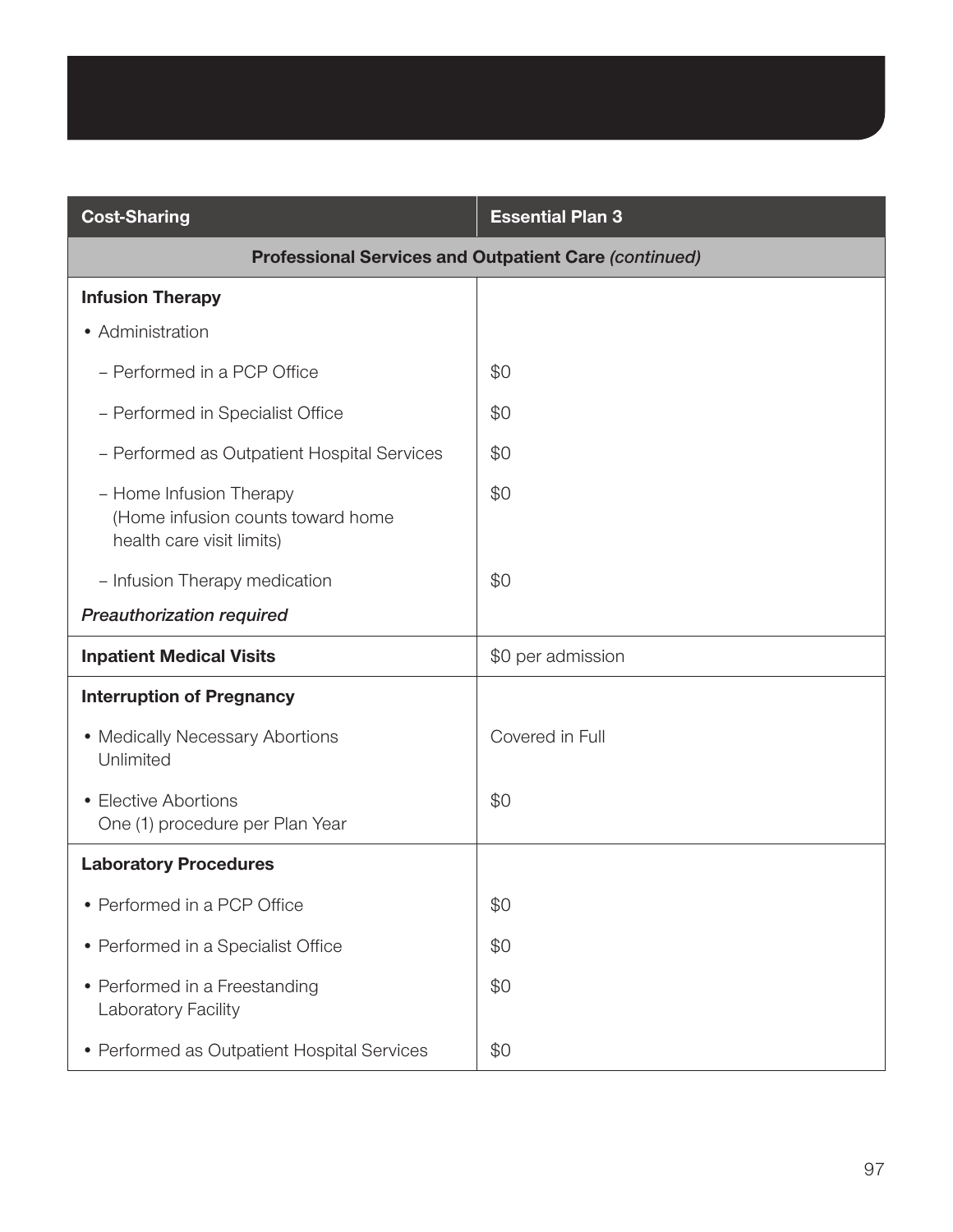| <b>Cost-Sharing</b>                                                                                                                                          | <b>Essential Plan 3</b>                        |
|--------------------------------------------------------------------------------------------------------------------------------------------------------------|------------------------------------------------|
| <b>Professional Services and Outpatient Care (continued)</b>                                                                                                 |                                                |
| <b>Maternity and Newborn Care</b>                                                                                                                            |                                                |
| • Prenatal Care                                                                                                                                              | \$0                                            |
| • Inpatient Hospital Services and Birthing Center<br>One (1) home care visit is covered at no<br>Cost-Sharing if mother is discharged from<br>Hospital early | \$0                                            |
| • Physician and Midwife Services for Delivery                                                                                                                | \$0                                            |
| • Breastfeeding Support, Counseling and<br>Supplies, Including Breast Pumps<br>Covered for duration of breast feeding                                        | \$0                                            |
| • Postnatal Care                                                                                                                                             | Included in Physician and Midwife Services for |
| <b>Preauthorization required for Breast Pumps</b><br>over \$500                                                                                              | Delivery Cost-Sharing                          |
| <b>Outpatient Hospital Surgery Facility Charge</b>                                                                                                           | \$0                                            |
| <b>Preadmission Testing</b>                                                                                                                                  | \$0                                            |
| <b>Prescription Drugs Administered in Office</b><br>or Outpatient Facilities                                                                                 |                                                |
| • Administration                                                                                                                                             |                                                |
| - Performed in a PCP Office                                                                                                                                  | \$0                                            |
| - Performed in Specialist Office                                                                                                                             | \$0                                            |
| - Performed in Outpatient Facilities                                                                                                                         | \$0                                            |
| - Prescription Drug Cost Sharing                                                                                                                             | \$0                                            |
| Preauthorization required on certain<br>medications. Please see your Plan's<br><b>Preferred Drug List.</b>                                                   |                                                |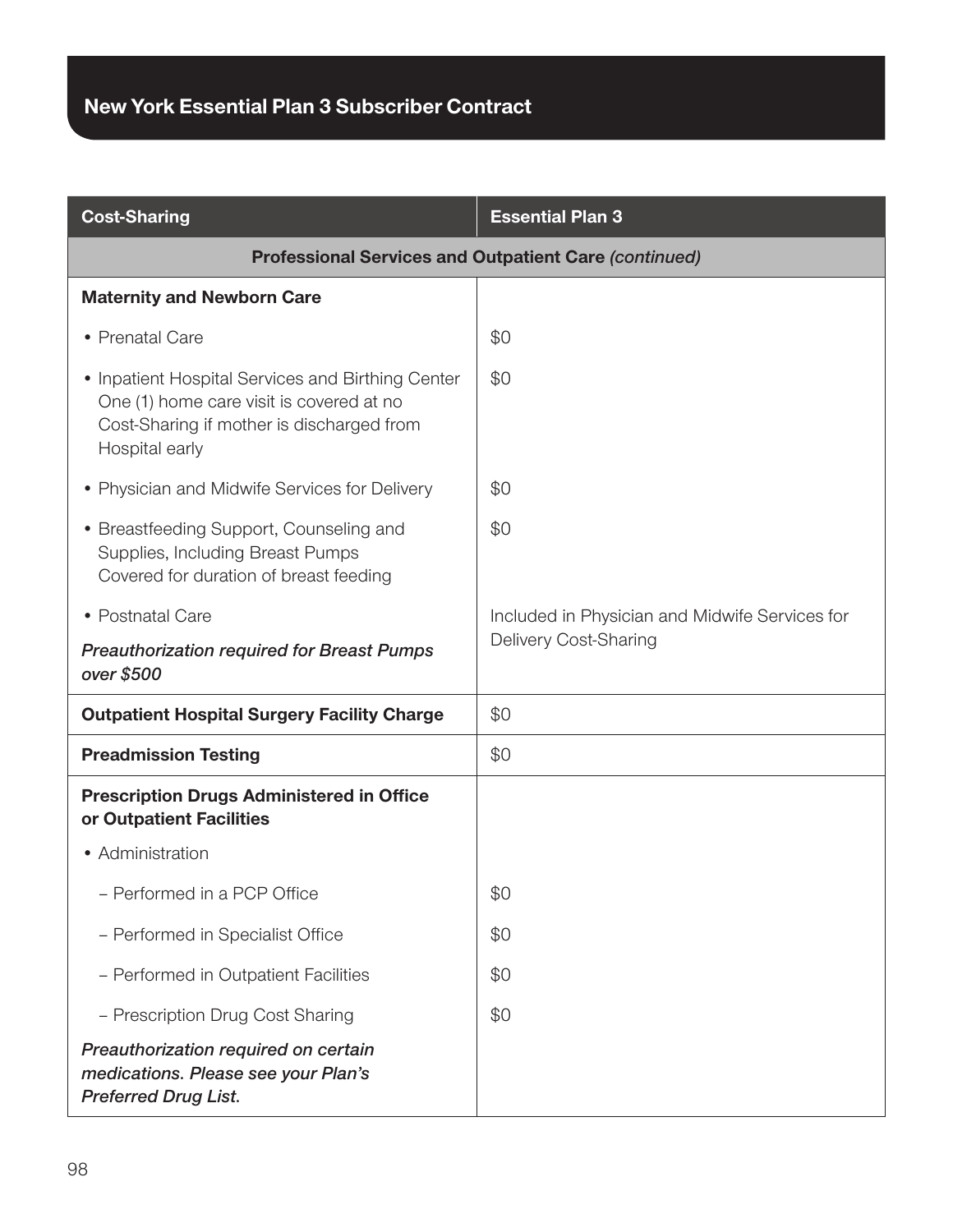| <b>Cost-Sharing</b>                                                                             | <b>Essential Plan 3</b> |
|-------------------------------------------------------------------------------------------------|-------------------------|
| <b>Professional Services and Outpatient Care (continued)</b>                                    |                         |
| <b>Diagnostic Radiology Services</b>                                                            |                         |
| • Performed in a PCP Office                                                                     | \$0                     |
| • Performed in a Specialist Office                                                              | \$0                     |
| • Performed in a Freestanding Radiology Facility                                                | \$0                     |
| • Performed as Outpatient Hospital Services                                                     | \$0                     |
| <b>Therapeutic Radiology Services</b>                                                           |                         |
| • Performed in a Specialist Office                                                              | \$0                     |
| • Performed in a Freestanding Radiology Facility                                                | \$0                     |
| • Performed as Outpatient Hospital Services                                                     | \$0                     |
| Preauthorization required                                                                       |                         |
| <b>Rehabilitation Services</b><br>(Physical Therapy, Occupational Therapy or<br>Speech Therapy) | \$0                     |
| (60 visits per condition;<br>per Plan Year combined therapies)                                  |                         |
| Speech and physical therapy are only covered<br>following a hospital stay or surgery            |                         |
| <b>Second Opinions</b><br>on the Diagnosis of Cancer,<br>Surgery and Other                      | \$0                     |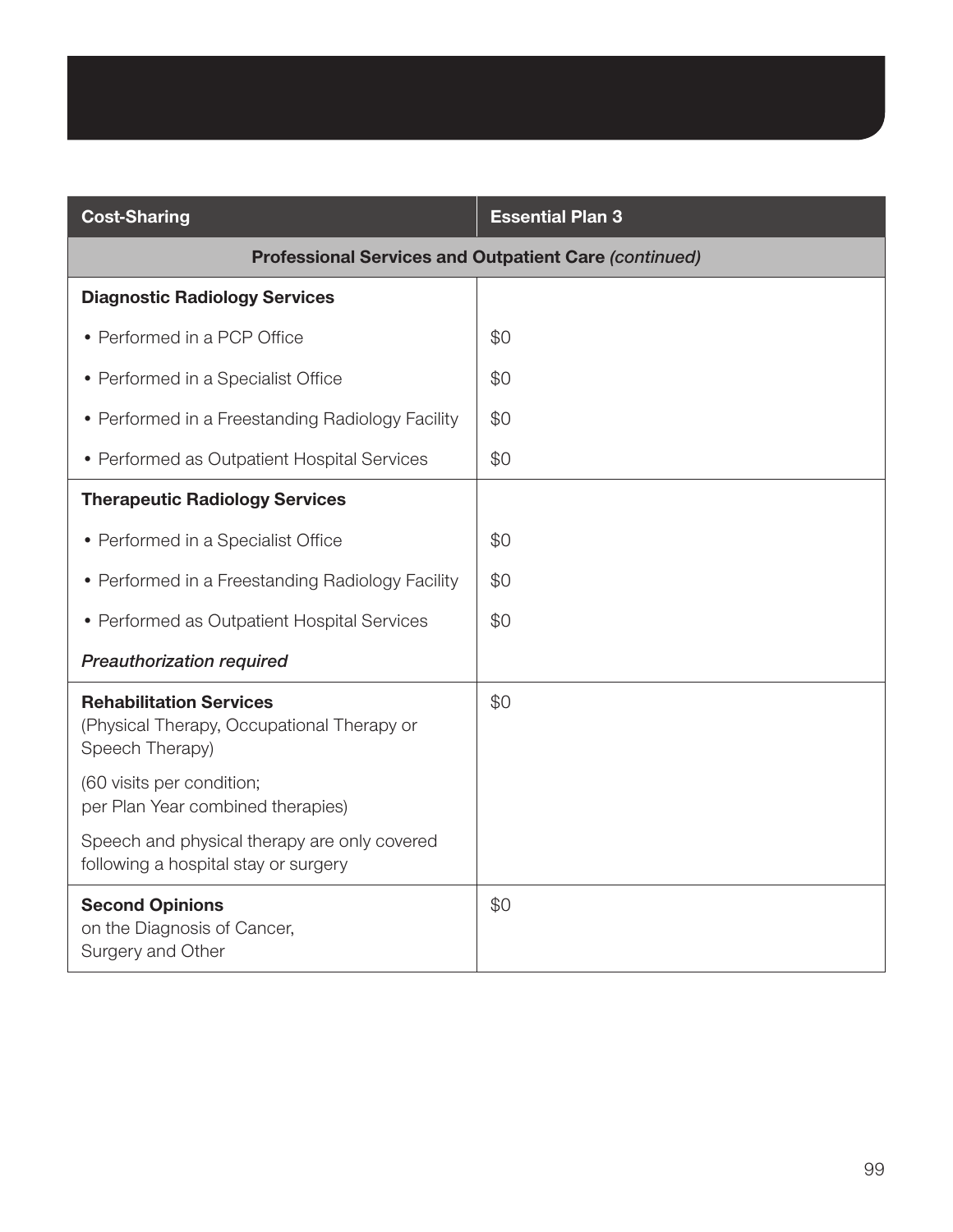| <b>Cost-Sharing</b>                                                                                                                                     | <b>Essential Plan 3</b> |
|---------------------------------------------------------------------------------------------------------------------------------------------------------|-------------------------|
| <b>Professional Services and Outpatient Care (continued)</b>                                                                                            |                         |
| <b>Surgical Services</b><br>(including Oral Surgery; Reconstructive<br>Breast Surgery; Other Reconstructive and<br>Corrective Surgery; and Transplants) |                         |
| All transplants must be performed at<br>designated Facilities                                                                                           |                         |
| • Inpatient Hospital Surgery                                                                                                                            | \$0                     |
| • Outpatient Hospital Surgery                                                                                                                           | \$0                     |
| • Surgery Performed at an Ambulatory<br><b>Surgical Center</b>                                                                                          | \$0                     |
| • Office Surgery                                                                                                                                        | \$0                     |
| <b>Preauthorization required</b>                                                                                                                        |                         |
| <b>Additional Services, Equipment and Devices</b>                                                                                                       |                         |
| <b>ABA Treatment for Autism Spectrum Disorder</b>                                                                                                       | \$0                     |
| <b>Preauthorization required</b>                                                                                                                        |                         |
| <b>Assistive Communication Devices for</b><br><b>Autism Spectrum Disorder</b>                                                                           | \$0                     |
| Preauthorization required                                                                                                                               |                         |
| <b>Diabetic Equipment, Supplies and</b><br><b>Self-Management Education</b>                                                                             |                         |
| • Diabetic Equipment, Supplies and Insulin<br>(30-day supply); Up to a 90-day supply                                                                    | \$0                     |
| • Diabetic Education                                                                                                                                    | \$0                     |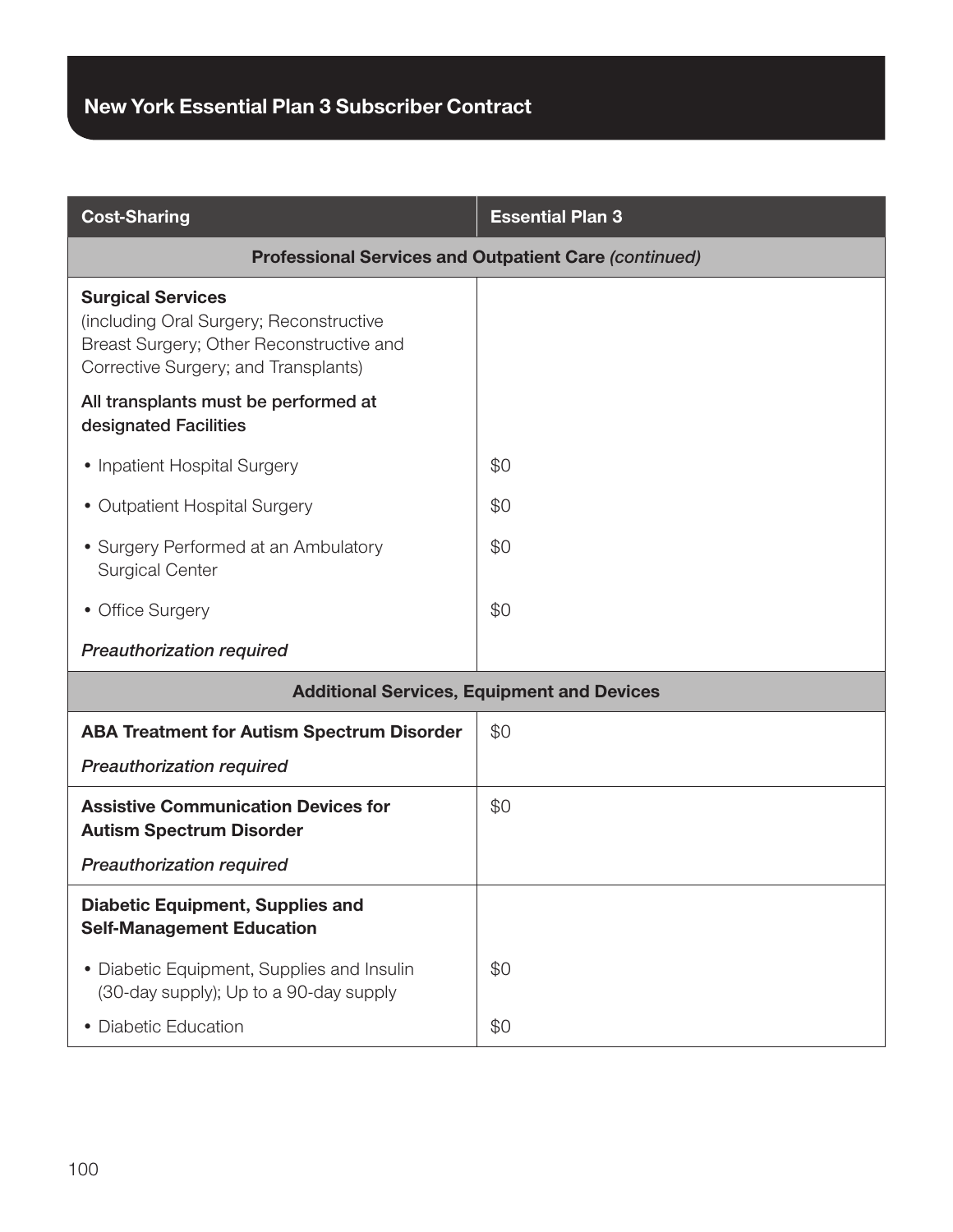| <b>Cost-Sharing</b>                                                                                                                                   | <b>Essential Plan 3</b>                |
|-------------------------------------------------------------------------------------------------------------------------------------------------------|----------------------------------------|
| <b>Additional Services, Equipment and Devices (continued)</b>                                                                                         |                                        |
| <b>Durable Medical Equipment and Braces</b>                                                                                                           | \$0                                    |
| <b>Preauthorization required</b>                                                                                                                      |                                        |
| <b>External Hearing Aids</b><br>(Single purchase - one every three (3) years)                                                                         | \$0                                    |
| <b>Cochlear Implants</b><br>(One (1) per ear per time Covered)                                                                                        | \$0                                    |
| <b>Preauthorization required</b>                                                                                                                      |                                        |
| <b>Hospice Care</b>                                                                                                                                   |                                        |
| • Inpatient                                                                                                                                           | \$0                                    |
| • Outpatient                                                                                                                                          | \$0                                    |
| 210 days per Plan Year                                                                                                                                |                                        |
| Five (5) visits for family bereavement counseling                                                                                                     |                                        |
| <b>Medical Supplies</b>                                                                                                                               | \$0                                    |
| <b>Preauthorization required</b>                                                                                                                      |                                        |
| <b>Prosthetic Devices</b>                                                                                                                             |                                        |
| • External<br>One (1) prosthetic device, per limb, per lifetime,<br>and the cost of repair and replacement of the<br>prosthetic devices and its parts | \$0                                    |
| • Internal                                                                                                                                            | Included as part of Inpatient Hospital |
| <b>Preauthorization required</b>                                                                                                                      | Cost-sharing                           |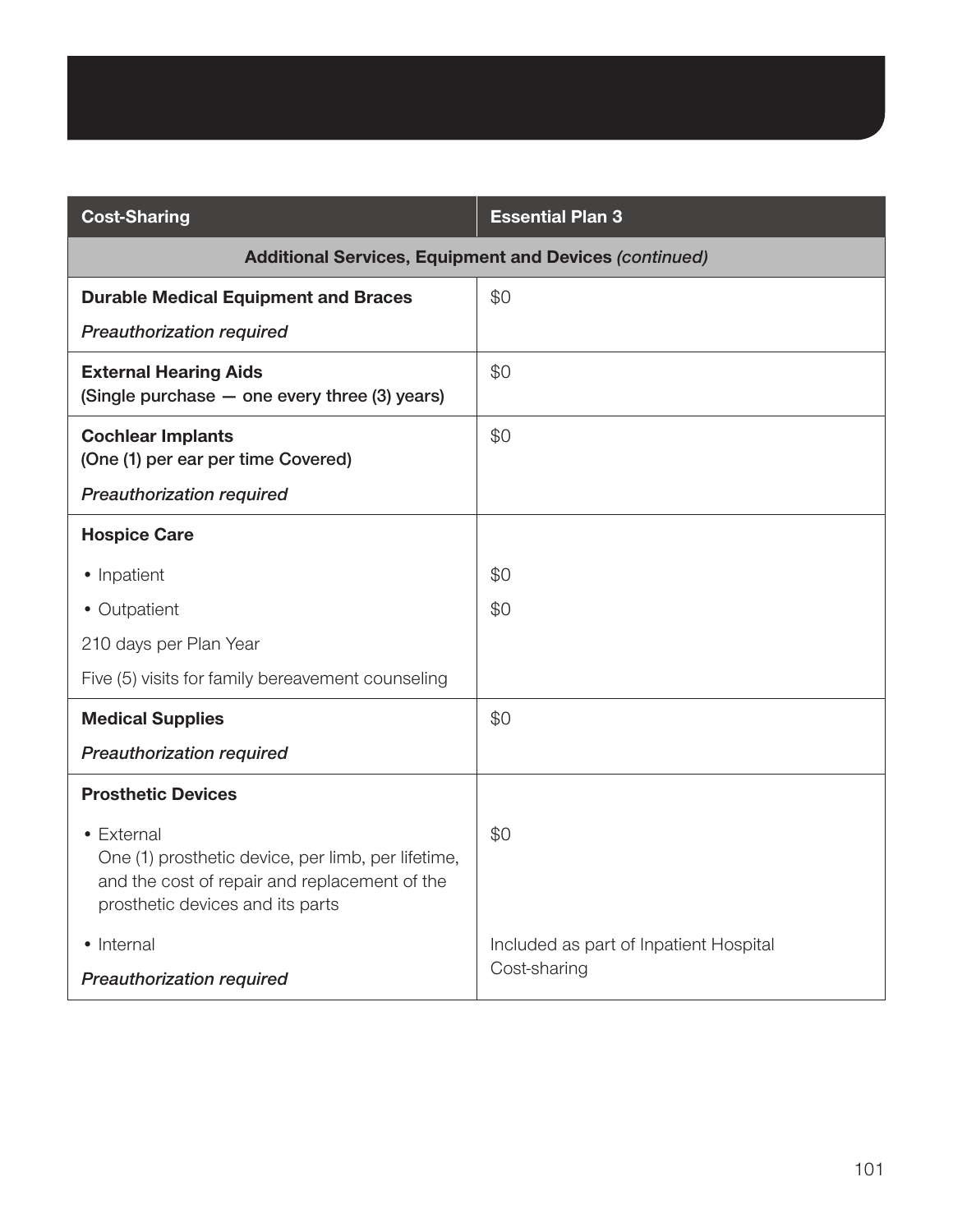| <b>Cost-Sharing</b>                                                                                                                                                                     | <b>Essential Plan 3</b> |
|-----------------------------------------------------------------------------------------------------------------------------------------------------------------------------------------|-------------------------|
| <b>Inpatient Services and Facilities</b>                                                                                                                                                |                         |
| <b>Inpatient Hospital for a</b><br><b>Continuous Confinement</b><br>(including an Inpatient Stay for Mastectomy<br>Care, Cardiac and Pulmonary Rehabilitation,<br>and End of Life Care) | \$0                     |
| Preauthorization required.<br>However, Preauthorization is not required<br>for emergency admissions.                                                                                    |                         |
| <b>Observation Stay</b>                                                                                                                                                                 | \$0                     |
| Copay waived if direct transfer from outpatient<br>surgery setting to observation                                                                                                       |                         |
| <b>Skilled Nursing Facility</b><br>(including Cardiac and Pulmonary Rehabilitation)                                                                                                     | \$0                     |
| 200 days per Plan Year                                                                                                                                                                  |                         |
| Copay waived for each admission if directly<br>transferred from hospital inpatient setting to<br>skilled nursing facility                                                               |                         |
| <b>Preauthorization required</b>                                                                                                                                                        |                         |
| <b>Inpatient Habilitation Services</b><br>(Physical, Speech and Occupational Therapy)                                                                                                   | \$0                     |
| 60 days per Plan Year combined therapies                                                                                                                                                |                         |
| <b>Preauthorization required</b>                                                                                                                                                        |                         |
| <b>Inpatient Rehabilitation Services</b><br>(Physical, Speech and Occupational Therapy)                                                                                                 | \$0                     |
| 60 per Plan Year combined therapies                                                                                                                                                     |                         |
| <b>Preauthorization required</b>                                                                                                                                                        |                         |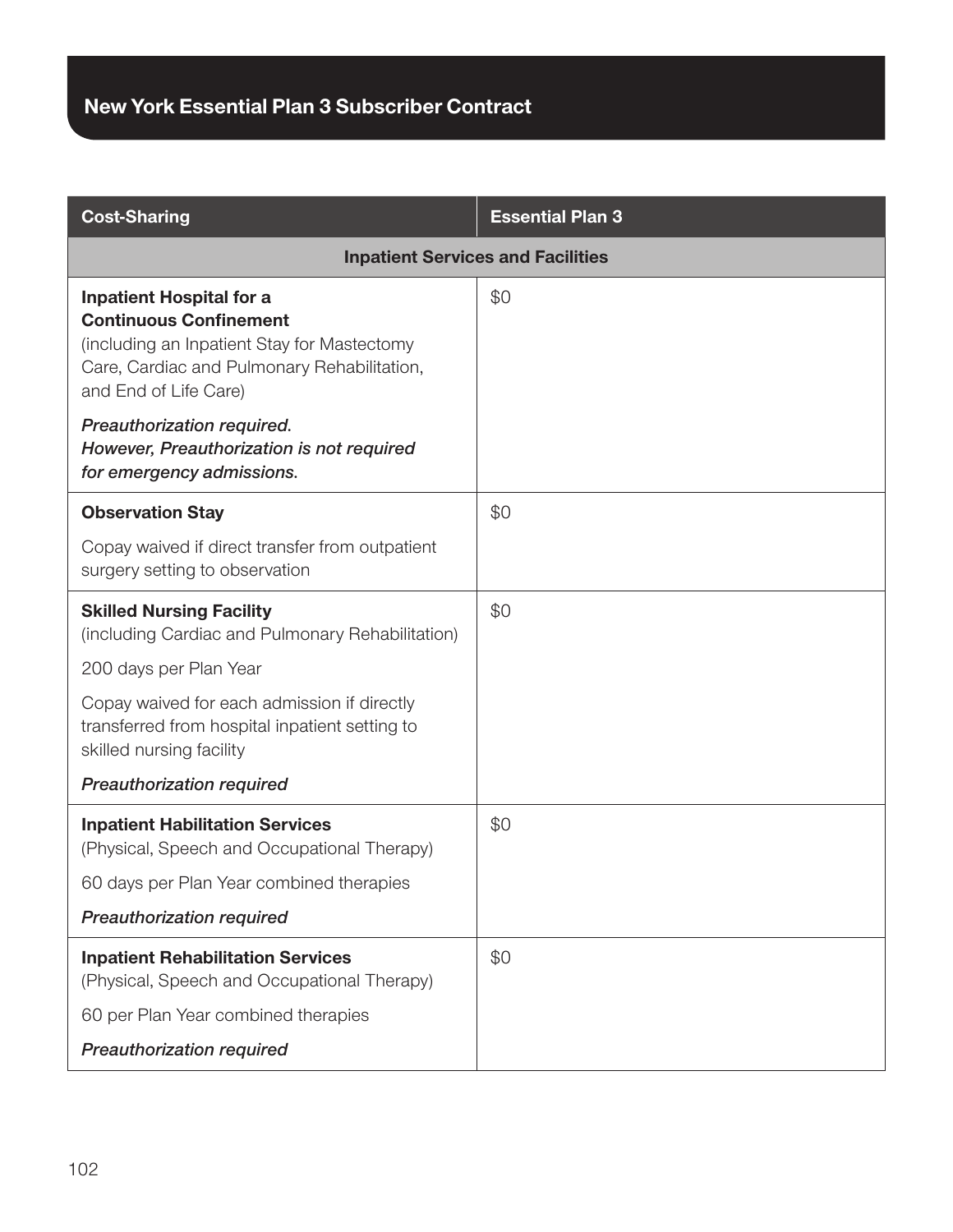| <b>Cost-Sharing</b>                                                                                                                                             | <b>Essential Plan 3</b> |
|-----------------------------------------------------------------------------------------------------------------------------------------------------------------|-------------------------|
| <b>Mental Health and Substance Use Disorder Services</b>                                                                                                        |                         |
| <b>Inpatient Mental Health Care</b><br>including Residential Treatment<br>(for a continuous confinement when<br>in a Hospital)                                  | \$0                     |
| Preauthorization required.<br>However, Preauthorization is not required<br>for emergency admissions.                                                            |                         |
| <b>Outpatient Mental Health Care</b><br>(including Partial Hospitalization and<br>Intensive Outpatient Program Services)                                        | \$0                     |
| • Office Visits                                                                                                                                                 | \$0                     |
| • All other outpatient services                                                                                                                                 | \$0                     |
| <b>Preauthorization required</b>                                                                                                                                |                         |
| <b>Inpatient Substance Use Services</b><br>(for a continuous confinement when<br>in a Hospital)                                                                 | \$0                     |
| Preauthorization required.<br>However, Preauthorization is not required<br>for emergency admissions or for Participating<br><b>OASAS-certified Facilities.</b>  |                         |
| <b>Outpatient Substance Use Services</b><br>(including Partial Hospitalization, Intensive<br>Outpatient Program Services, and Medication<br>Assisted Treatment) | \$0                     |
| Up to 20 visits per Plan Year may be used for<br>family counseling                                                                                              |                         |
| <b>Preauthorization required</b>                                                                                                                                |                         |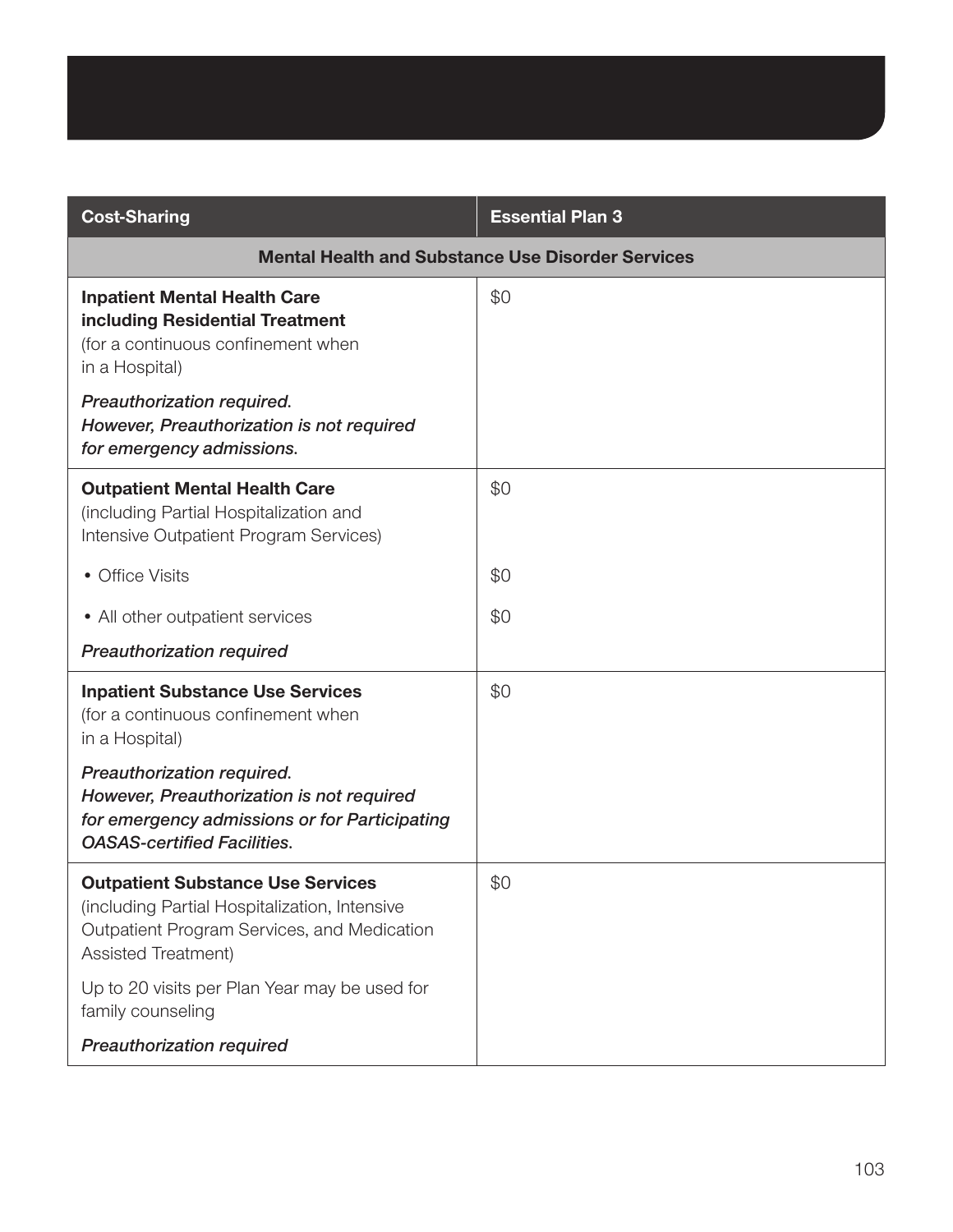| <b>Cost-Sharing</b>                                                                                                                                                                                                                                                                        | <b>Essential Plan 3</b>                                                                                 |  |
|--------------------------------------------------------------------------------------------------------------------------------------------------------------------------------------------------------------------------------------------------------------------------------------------|---------------------------------------------------------------------------------------------------------|--|
| <b>Prescription Drugs</b><br>Certain Prescription Drugs are not subject to Cost-Sharing when provided in accordance<br>with the comprehensive guidelines supported by HRSA or if the item or service<br>has an "A" or "B" rating from the USPSTF and obtained at a participating pharmacy. |                                                                                                         |  |
| <b>Retail Pharmacy</b><br>30-day supply                                                                                                                                                                                                                                                    |                                                                                                         |  |
| Tier 1                                                                                                                                                                                                                                                                                     | \$1                                                                                                     |  |
| Tier 2                                                                                                                                                                                                                                                                                     | \$3                                                                                                     |  |
| Tier <sub>3</sub>                                                                                                                                                                                                                                                                          | \$3                                                                                                     |  |
| Preauthorization is not required for a covered Prescription Drug used to treat a substance use<br>disorder, including a Prescription Drug to manage opioid withdrawal and/or stabilization and for<br>opioid overdose reversal.                                                            |                                                                                                         |  |
| <b>Mail-Order Pharmacy</b><br>Up to a 90-day supply                                                                                                                                                                                                                                        |                                                                                                         |  |
| Tier 1                                                                                                                                                                                                                                                                                     | \$2.50                                                                                                  |  |
| Tier 2                                                                                                                                                                                                                                                                                     | \$7.50                                                                                                  |  |
| Tier <sub>3</sub>                                                                                                                                                                                                                                                                          | \$7.50                                                                                                  |  |
| <b>Non-Prescription Drugs</b>                                                                                                                                                                                                                                                              | \$.50                                                                                                   |  |
| <b>Enteral Formulas</b>                                                                                                                                                                                                                                                                    |                                                                                                         |  |
| Tier 1                                                                                                                                                                                                                                                                                     | \$1                                                                                                     |  |
| Tier 2                                                                                                                                                                                                                                                                                     | \$3                                                                                                     |  |
| Tier <sub>3</sub>                                                                                                                                                                                                                                                                          | \$3                                                                                                     |  |
| <b>Wellness Benefits</b>                                                                                                                                                                                                                                                                   |                                                                                                         |  |
| <b>Gym Reimbursement</b>                                                                                                                                                                                                                                                                   | Up to \$400 per plan year,<br>\$200 per 6-month period after attending<br>50 visits in a 6-month period |  |